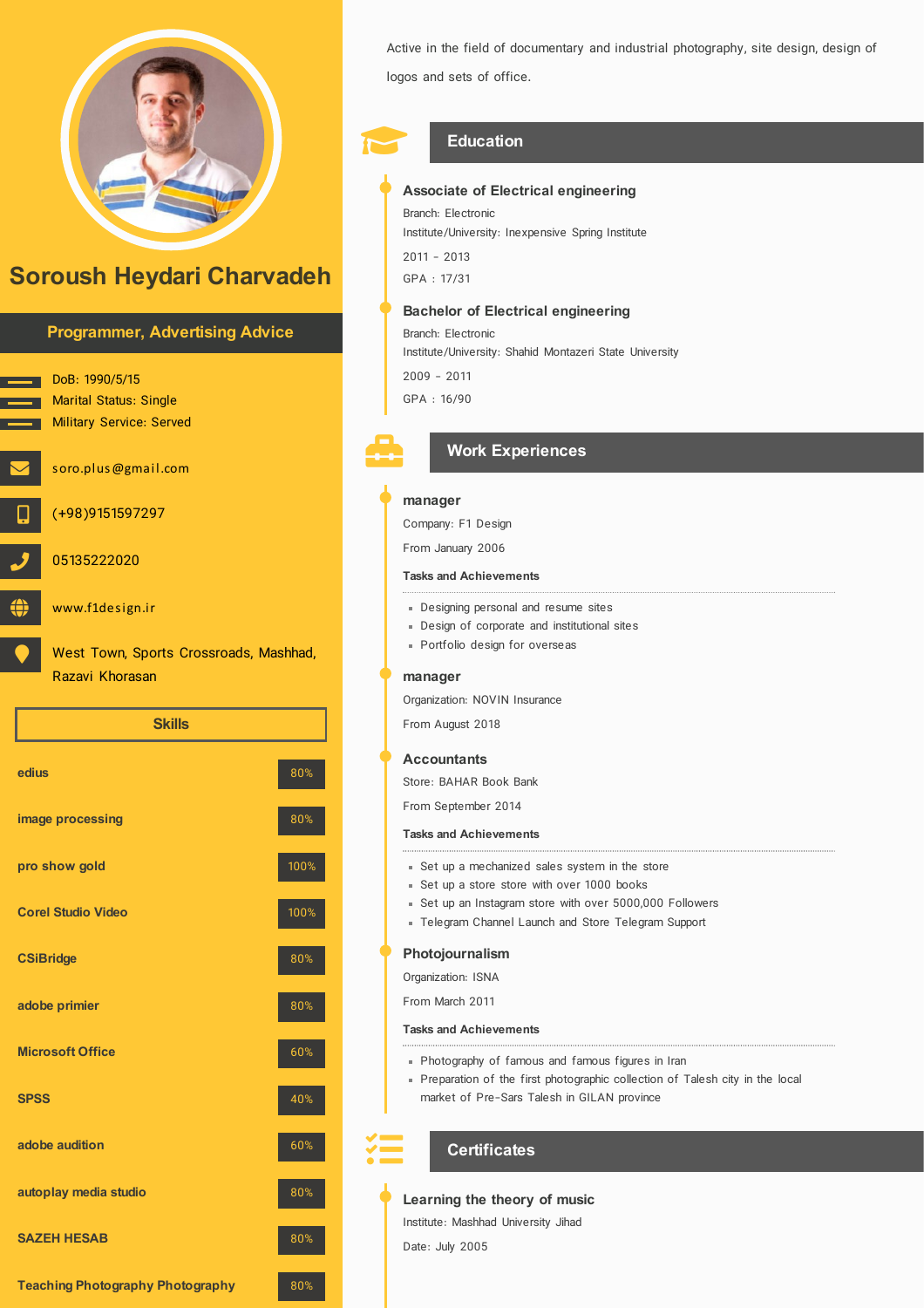#### **Honors**

Unofficial photo exhibition with 5 works

Date: June 2012

Masnhad Mashhad News Agency

Date: June 2013

A photo taken to the fair house festival of 8,000 photos

Date: August 2016

Admission of 3 photos at the 3rd Khayyam International Festival

Date: May 2018

Accepting 3 photos at the 2nd Akva Festival in Tajikistan, 2018

Date: June 2018

Accepting 2 photos at the Mashhad companion exhibition

Date: February 2019

|                        | <b>Languages</b> |      |
|------------------------|------------------|------|
| <b>English</b>         |                  |      |
| <b>Reading Level</b>   |                  | oooo |
| <b>Writing Level</b>   |                  | oool |
| <b>Speaking Level</b>  |                  | ool  |
| <b>Listening Level</b> |                  | OOO  |
|                        |                  |      |



Institute: Professional Center of the Mashhad Center Date: July 2007 Avr programmer

Institute: Iranian Student News Agency (ISNA) Date: March 2011 News Photography - Conferences

Institute: Venus Educational Institute Date: May 2011 Delivery. Accounting

Institute: Mashhad University Jihad Date: July 2011 professional photography

Institute: Mashhad University Jihad Date: September 2012 image processing

Institute: Soroush Institute Date: June 2017 Image processing and photoshop

#### edius

⊒

⊐

Institute: Sound and Sima Mashhad Holy Date: February 2019

#### Digital Marketing

Institute: Educational Abadgaran Azin Land of the Sun Date: May 2019

### Customer Relationship Management (crm)

Institute: Educational Abadgaran Azin Land of the Sun Date: May 2019



#### **Researches**

Publisher: BADIZ Date: August 2017 A state-of-the-art sample gauge collection

Description: Publishing Faddiz and Designing and Printing Books

Link : [ketabbahar.ir/product\\_brand/badiz](http://ketabbahar.ir/product_brand/badiz)



## **Projects**

#### BAHAR BOOK BANK store site design

For: Dr Amin Moahammadzadeh

Date: September 2016

Description: Design and Logo and Import 1000 books on the site and photography of books with Watermark

Link : [ketabbahar.ir](http://ketabbahar.ir/)